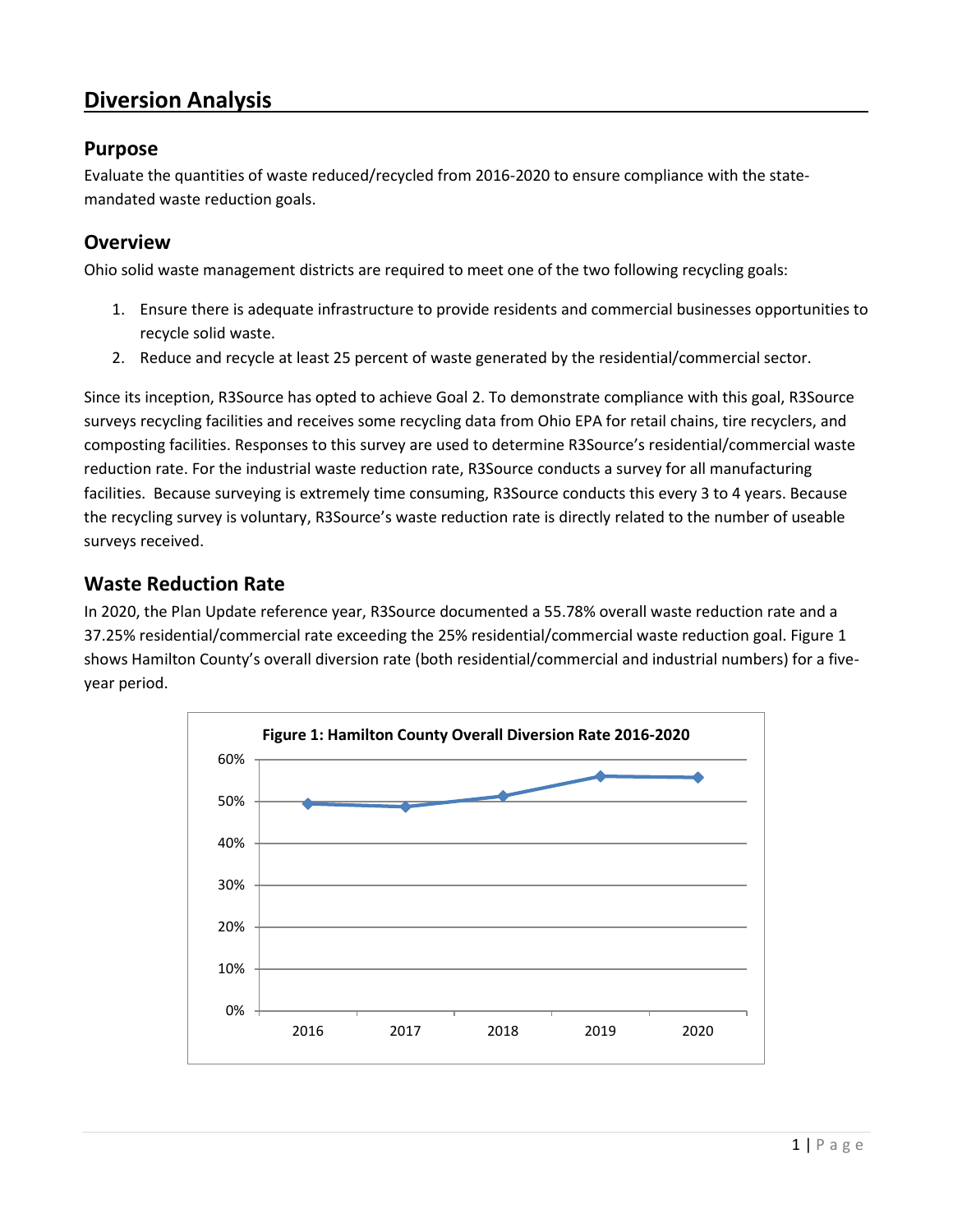Figure 2 shows R3Source's waste reduction rates since 2016. In 2016, R3Source's residential/commercial waste reduction rate dipped to a low of 32 percent and then increased back up to the current rate of 37 percent.



The dip in the residential/commercial waste reduction rate can be attributed to a

lower response rate to R3Source's survey. In particular, several metal recyclers did not respond to surveys during those years. Other contributing factors could include lighweighting of materials, such as plastics packaging replacing heavier, more easily recyclable paper and glass packaging.

R3Source's waste diversion rate is higher than the state-wide rate of 40%. Figure 3 compares R3Source's rate to surrounding and similar-sized districts. The blue or lower bars in Figure 3 represent the amount of the total diversion contributed by the residential/commercial sector and the red or top bars represent the amount of the diversion contributed by the industrial sector.

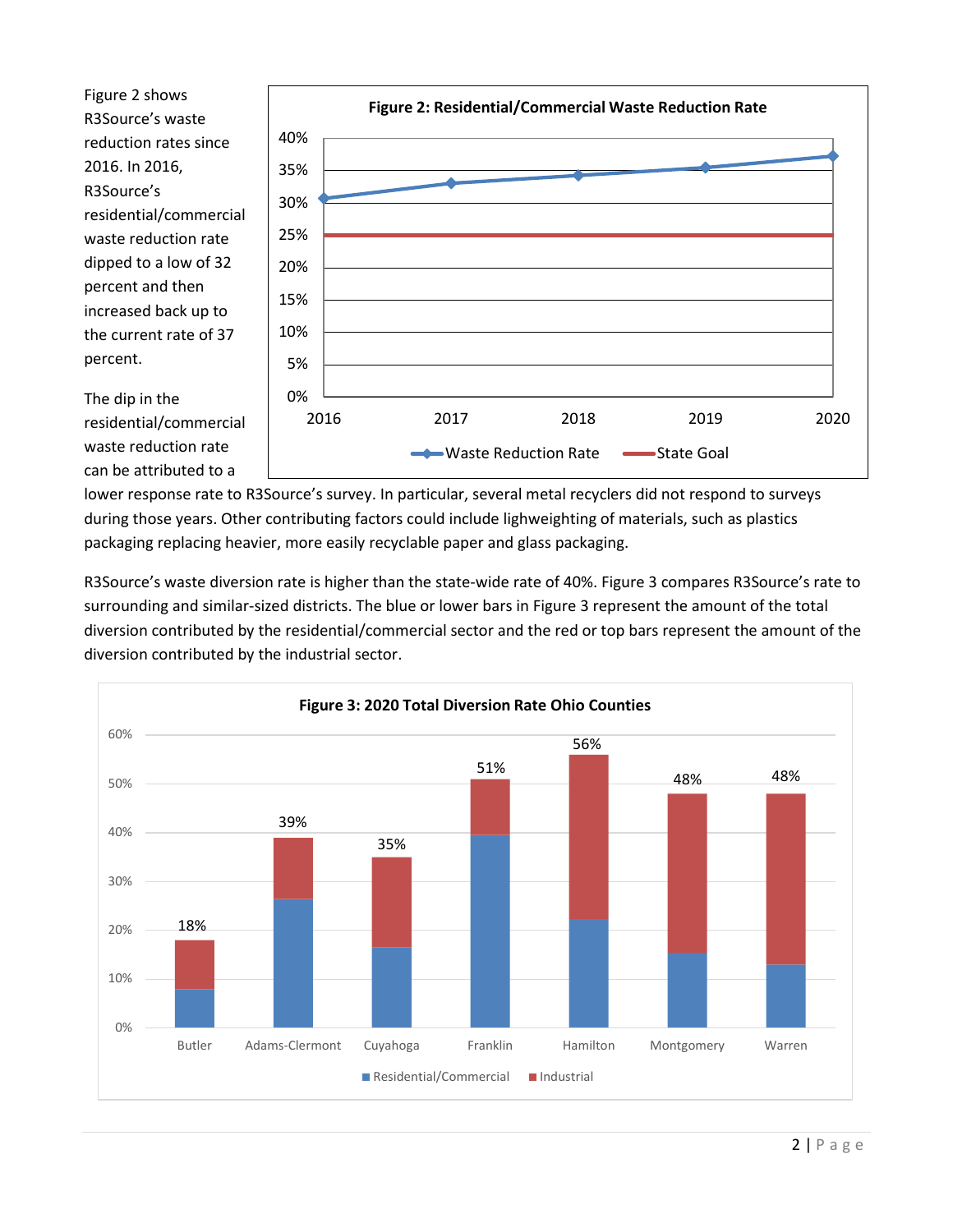$3 | P \text{age}$ 

## **Residential/Commercial Recycling Tonnages**

In 2020, 544,456 tons of material was recycled and composted from the residential/commercial sector. Table 1 lists the amount of material this sector diverted from landfills over the past five years. The increase over the period is likely the result of more diversion in Hamilton County and a concerted effort of R3Source staff to survey non-traditional diversion organizations such as reuse stores, smallscale composters, and food rescue operations.

Residential diversion accounted for 10% or 58,602 tons of material while the commercial sector accounted for 90% of this diversion.

R3Source programs such as Let's Stop Waste, Residential Recycling Incentive, Yard Trimmings Drop-Off, and the Reuse and Recycling Outlet search helped increase the amount diverted.

In 2020, the largest amounts of material diverted from landfill by the residential/commercial sector are:

- Cardboard (156,143 tons)
- Yard Trimmings (112,709 tons)
- Paper (66,151 tons)
- **Ferrous Metals (98,109 tons)**

In R3Source's current Plan, residential/commercial recycling tonnages were projected at 416,573 total tons which is a 23% lower than the 2020 actual recycling tonnages.

### **Industrial Recycling Tonnages**

In 2020, 819,558 tons of material was recycled and composted from the industrial sector. Table 2 shows the amount of material diverted from landfills by this sector over the past five years. The change in weight reports can be explained by differences in survey response rate.

In 2020, flue gas desulfurization was the largest material diverted from landfills in the amount of 474,341 tons.

In R3Source's current Plan, industrial recycling tonnages were projected to 642,143 total tons—22% lower than actual recycling tonnages.

| <b>Table 2: Tons Recycled/Composted</b> |                      |
|-----------------------------------------|----------------------|
| Year                                    | <b>Weight (tons)</b> |
| 2016                                    | 635,510              |
| 2017                                    | 632,195              |
| 2018                                    | 863,447              |
| 2019                                    | 863,078              |
| 2020                                    | 819,558              |

| <b>Table 1: Tons Recycled/Composted</b> |                      |  |
|-----------------------------------------|----------------------|--|
| Year                                    | <b>Weight (tons)</b> |  |
| 2016                                    | 365,068              |  |
| 2017                                    | 442,991              |  |
| 2018                                    | 489,364              |  |
| 2019                                    | 453,856              |  |
| 2020                                    | 544.456              |  |